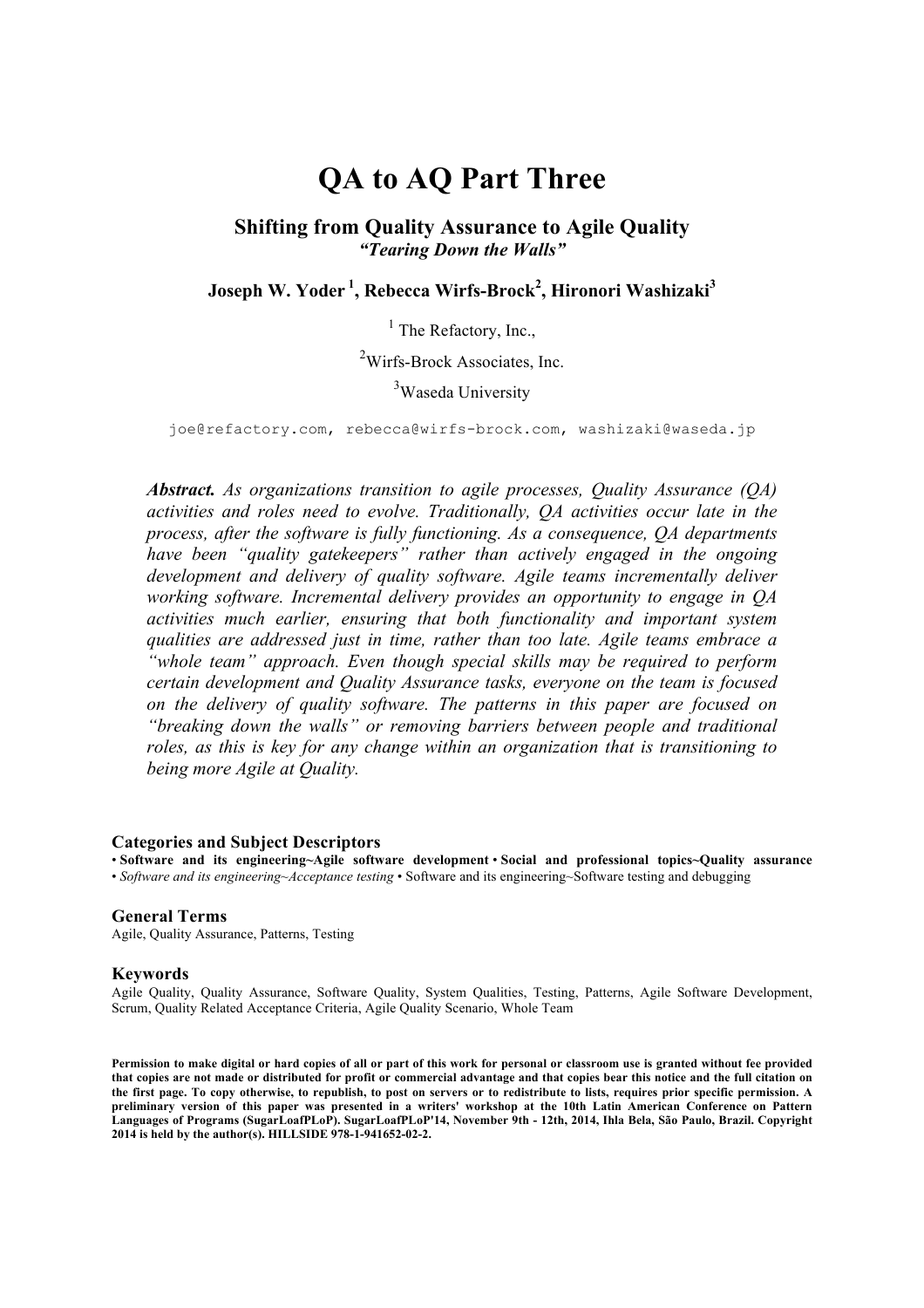### **Introduction**

As organizations move to being more agile, it is important that this transition also includes Quality Assurance (QA). Nothing prevents QA from being involved throughout the development process, but generally this has not been the case. Unfortunately for many software projects, QA only becomes involved late in the development process, just before it is necessary to test and release the final product. This is partly because of a different mindset between in traditional software quality assurance processes. One important responsibility of QA is to certify the functionality of the application based upon the contract and requirements; usually with black-box tests. Typically, QA groups have worked independently from the software team. However, in agile teams, QA can and should work more closely with the whole team on an ongoing and daily basis.

As organizations evolve to being more agile, it is important to not lose focus on Quality Assurance and the "ilities" of a system and how QA can contribute to quality while engaging more deeply with the agile team throughout the development process. Most agile transitions provide training for management, developers and product owners while QA is often left on their own. Central to successfully using these QA patterns is identifying how quality concerns and activities can better fit into your agile process. This includes ways for *Breaking Down Barriers* and *Integrating Quality into your Agile Process*.

Our patterns are written in the spirit of Edward Deming's fourteen principles for business transformation and improvement [De]. Consequently, our patterns focus on actions for improving software quality and integrating QA concerns and roles into the whole team. We recognize that programming and development practices significantly contribute to or detract from software quality. Since others have written much about programming, design and architectural practices [Ast, Bec02, Bec04, CB, Mar, Sho, WY] we turn our attention to those often overlooked organizational and QA related actions that also improve software quality.

Previously in [YWA & YW] we presented an initial set of patterns on how to be agile at quality, classifying them into these categories: Fitting Quality into your Agile Process, Identifying Qualities, Making Qualities Visible, and Being Agile at Quality. There are often many barriers between Quality Assurance and other parts of the organization. This paper extends our previous work by writing the patterns "*Break Down Barriers*" and "*Pair with a Quality Advocate*."

We have written a group of patlets outlining all of our patterns in the appendix. A patlet is a brief description of a pattern. We are working on writing all of these as full-fledged patterns that can ultimately guide organizations as they become more agile at quality. These patterns are intended for any agile team that wants to focus on important qualities of their systems and better integration of QA into their agile process. These patterns are for anyone who wants to instill a quality focus and introduce quality practices earlier into their process, too.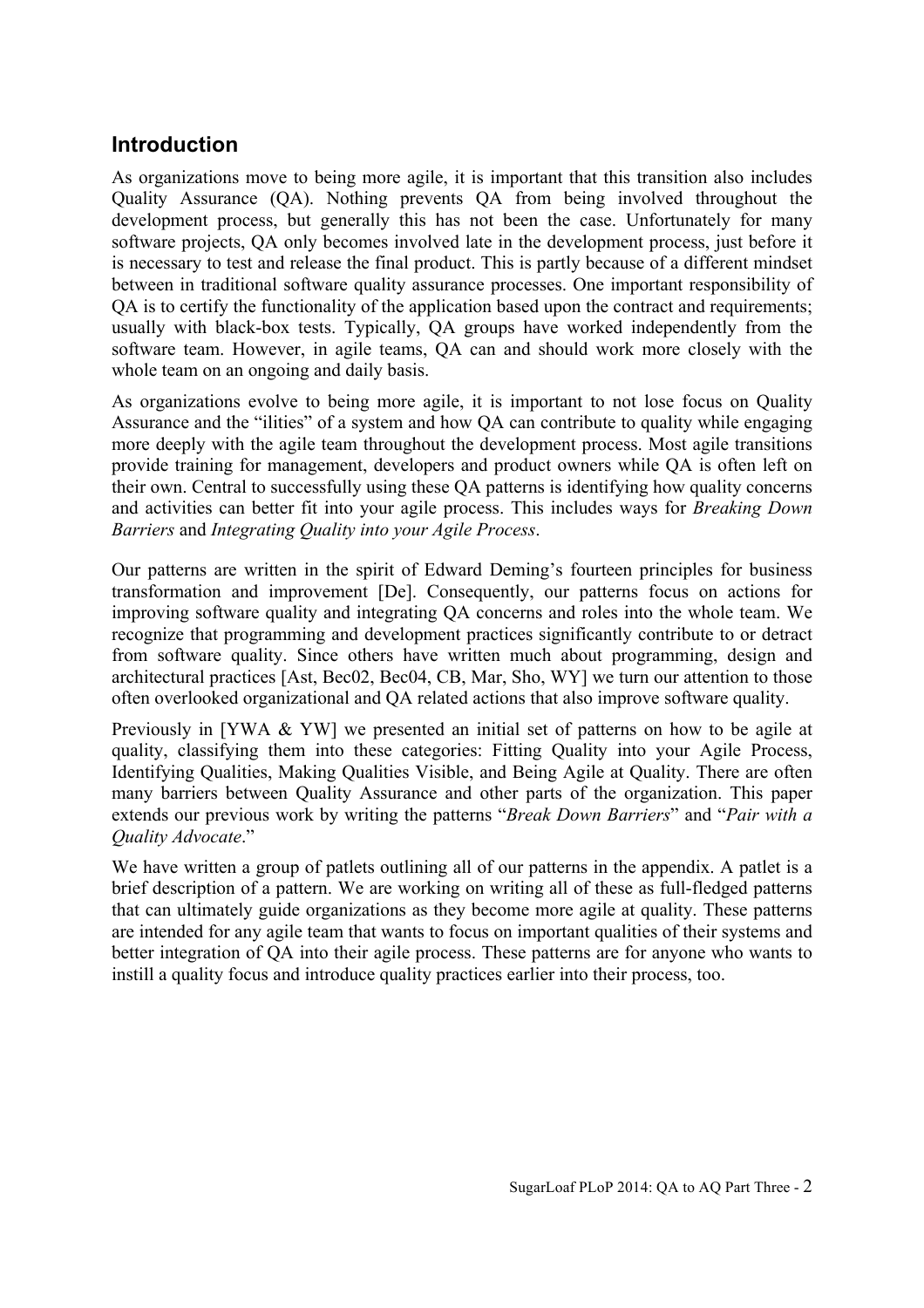### **Break Down Barriers**

*"You can focus on things that are barriers or you can focus on scaling the wall or redefining the problem."* —Tim Cook



Most agile processes do a good job of focusing on functional requirements, how to prioritize them, and on a collaborative environment that fully engages product owners, scrum masters and the development team. However, there are other roles and tasks that are important to the success of any software project. QA needs to verify correct functioning of the system as well as ensure that it meets its quality requirements. Architects may design infrastructure and implement architectural features. Groups or individuals that contribute to an agile project need be engaged and feel like valued contributors to the software's success. This is especially important for contributors who may not be engaged full time on the project.

Barriers can exist between people who are not "inside" the development team or feel tangential to it. This can lead to people focusing only on their job and not the overall progress of the team and the quality of the software. This can lead developers to view quality concerns as being "someone else's" problem and viewing QA as the obstacle to getting the product out. And it can lead to QA feeling frustrated that they aren't being listened to or understood.

#### **How can agile teams remove the barriers and become more agile at quality?**

#### \* \* \*

Many times QA is *only* seen by others on the team as the final gatekeeper. If QA is only verifying the software at the end of the release cycle they can be slammed by the forces upstream from them and constantly be in a response mode. Although they'd like to help more there just isn't enough time or people. When quality issues arise late, QA is then perceived as the problem makers blocking the release. Sometimes, as testers they are perceived as not actually contributing to the development process nor really understanding how the application is supposed to work.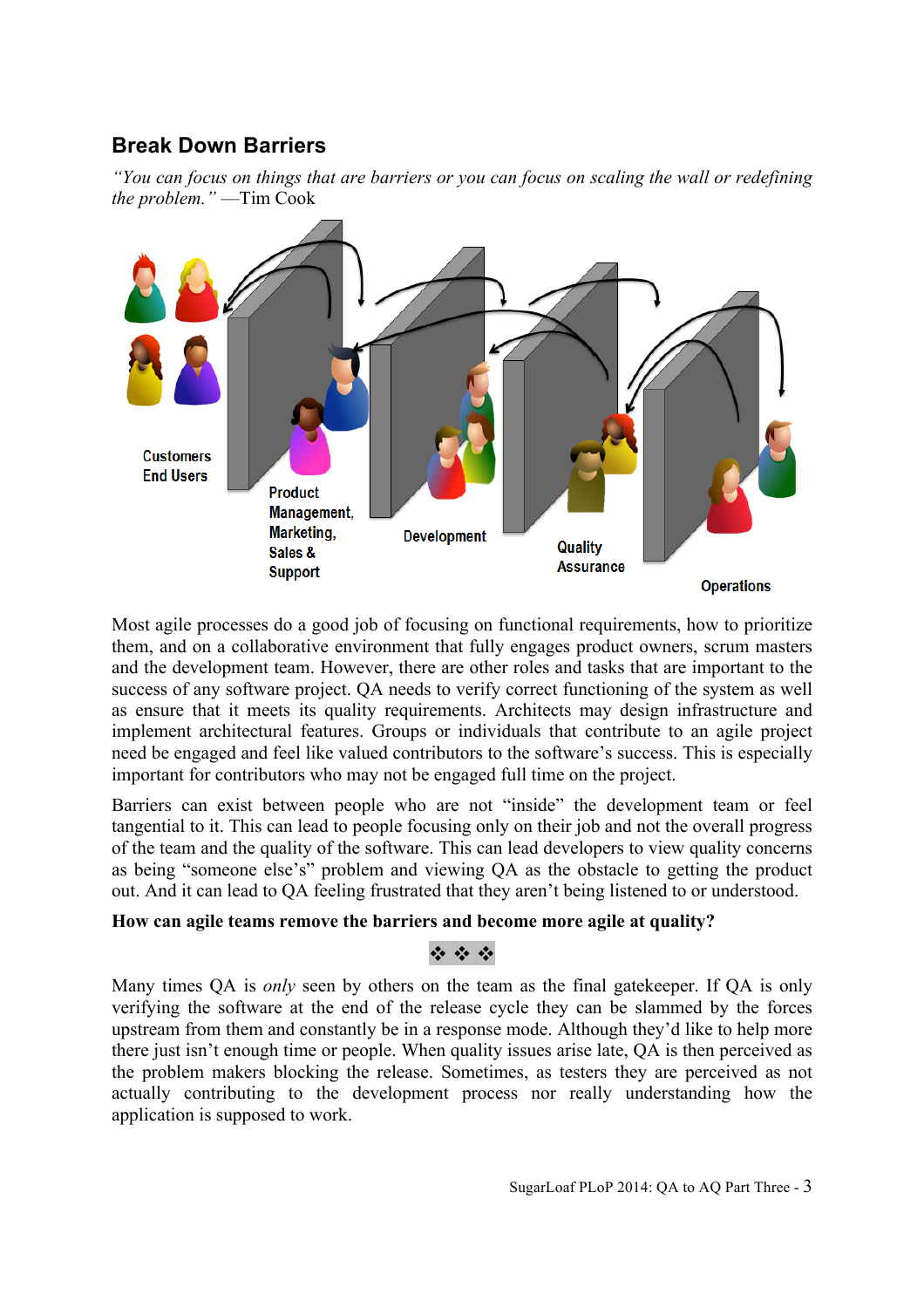Product owners and development teams like to focus on visible items that show progress, for example the core functional requirements. This may cause them to slight or miss important system qualities. Developers who are writing production code and unit tests may sometimes select an approach that makes their work go fast. Consequently, they may only care about their velocity and may not be aware of how their design choices can adversely impact others including those responsible for assuring quality.

QA and/or product owners may inadvertently keep the real requirements from view of the software engineers, admins, and even the Business Analyst (BA). It may be the case that a specific contract or piece of legislation or government regulations contains the actual requirements, but the product owner or lead QA person creates their own interpretation of how to achieve those requirements. They can inadvertently get something critically wrong, leading to late disclosure of the critical requirements. Development scrambles, and quality control cannot make the deadlines.

There are different barriers across an organization. These barriers can be physical, experiential, or cultural. Not all these barriers are bad. Sometimes barriers can protect teams from outside forces which distract them from completing their tasks. However, some barriers can cause problems. When there are physical barriers such as the QA team being located in separate rooms or buildings, the distance between groups can magnify their differences. Those that are outside the core development team can feel isolated, which can result in an "us" versus "them" mentality. Even if QA is located in the same building, possibly in the same physical space, there can be cultural and language differences, as well as differences in backgrounds and expertise.

### $\ddot{\phi}$   $\ddot{\phi}$   $\ddot{\phi}$

#### **Therefore, tear down those barriers or walls that impede communication through various actions such as including QA early on; make them part of the sprints, embed them in the teams, and reward the whole team for quality.**

An important principle in most agile practices is the "Whole Team" concept, where people work together to produce a high quality product. It isn't just testers who need to care about quality. Everyone on the team needs to care about quality, even though they bring different strengths and experiences to their work. Having QA as part of team from the start helps instill a quality mindset into the team and makes quality concerns an integral part of a more streamlined process. QA can help everyone on the team to know what system qualities are important and how they fit into the process (when to do what for different qualities). QA still focuses on system quality and their role in assuring quality, but at the same time it is important for others in the team to feel responsible for the overall quality goals.

There are many ways to break down barriers between QA and the rest of the team. Have QA fully participate in the team's estimation sessions. If they are located in another area, have QA specialists move to the same space and participate as part of the team bringing their expertise to the group. Have the Product Owner (PO), development team, and QA sit in the same room and be part of planning prior to the upcoming sprint. As items are assessed, QA can use this opportunity and their experience to point out "ilities" **(**that may be overlooked and need to be addressed. They become a *QA Product Champion* who points out risks and helps create high level tests and integration points across teams.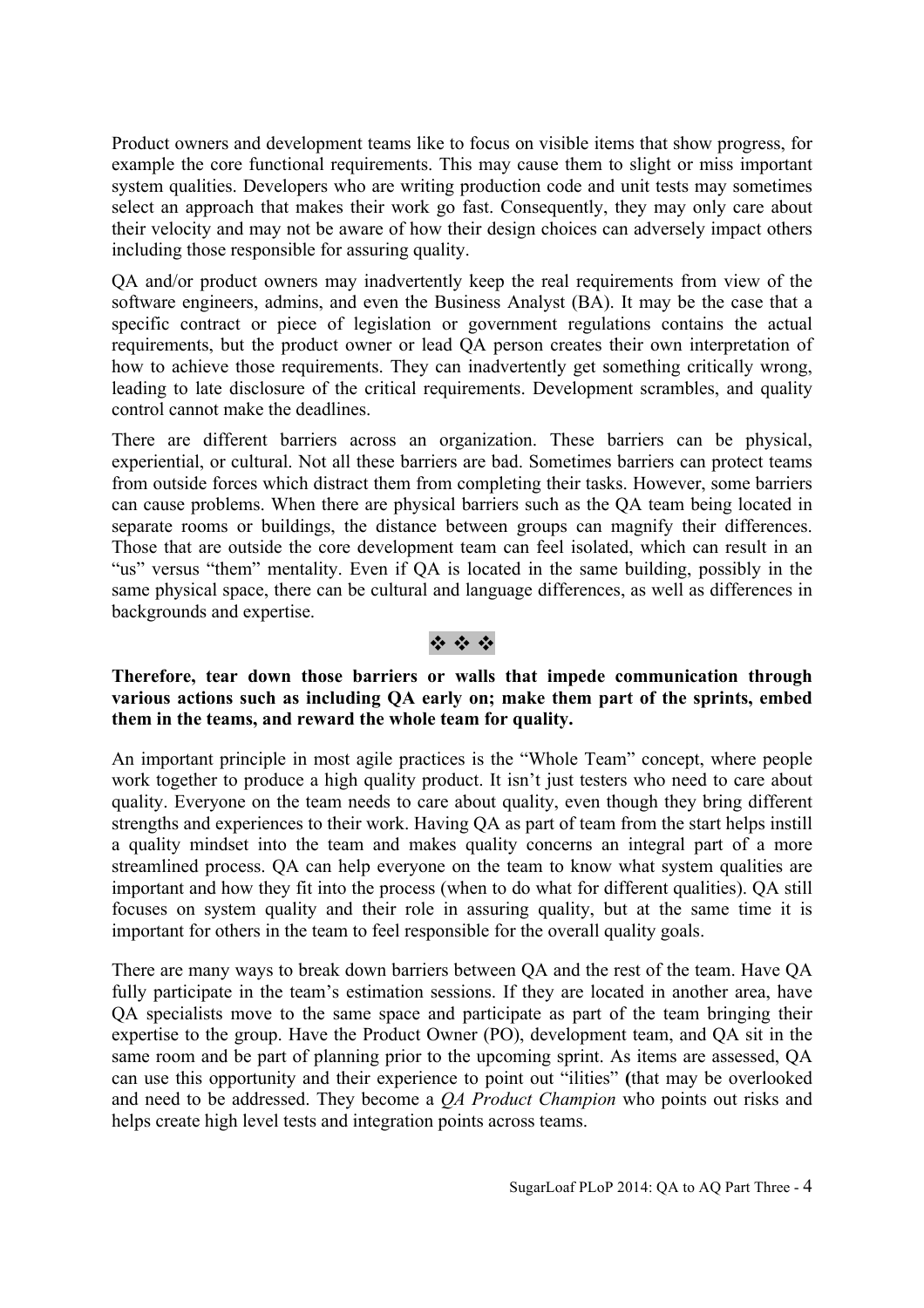A benefit of including QA early and often is that they can help others understand and validate requirements. Early involvement also helps QA to understand the overall project vision and to find better ways to see that quality goals are met. QA in agile groups can be more proactive, working to ensure quality across all aspects of the development process. They can work closely and coordinate between business, management and developers. Additionally, during sprints developers can *Pair with a Quality Advocate*.

One of the best ways to break down barriers is to try and locate people physically closer to each other and make sure they have regular contact. For example, it might make sense to fly people in if they are located in different parts of the country or the world. This is especially useful early in the project to build closeness within the team and mutual understanding. Also, if the teams are not co-located, then having regular virtual online meetings can help keep different concerns in perspective and help the *Whole Team* feel connected. If QA is located in the same area as the development teams, then the QA team can collocate with the development teams several times during the week. If there are not enough QA people, they can rotate around sharing experience and getting insights into the project. Developers can also contribute to QA by *Spreading the Quality Workload*.

If you do not have enough QA people for all of your development teams, start out by having them rotate between teams, pairing on some daily tasks. Focus on what adds value. Forcing QA to write or review production code or participate in every standup may not be productive. Some QA testing is so highly specialized that you can *Shadow the Quality Expert* to help functional testers to become more skilled at load testing and other types of testing by pairing them with *Agile Quality Specialists* who are skilled at system performance, scalability, or other system qualities.

Trying to use summer interns or hiring someone remotely has shown to not work so well in the long term. A much better approach is to grow the QA expertise and make it part of your agile team from the start. This can be done through training and mentoring. It is a long-term commitment to quality throughout the whole process.

Many of the *Fearless Change Patterns* [MR] can help you overcome the barriers and get buy in from team members and high-level management. You may need to *Ask for Help*, locate a *Corporate Angel*, address *Corridor Politics*, *Build Bridges* and *Keep Things Visible*. It is important to retrospect and take *Time for Reflection* [MR], as you evolve teams to ensure quality and safety as you grow and adapt your ways of working. People with specialized skills, such as architecture, documentation, QA, or UX designers, who are not dedicated fulltime to an agile project, can be made to feel part of the team is by assigning them to support the team on an ongoing basis [RN]. They can continue meet and work with the team as needed with the agile team.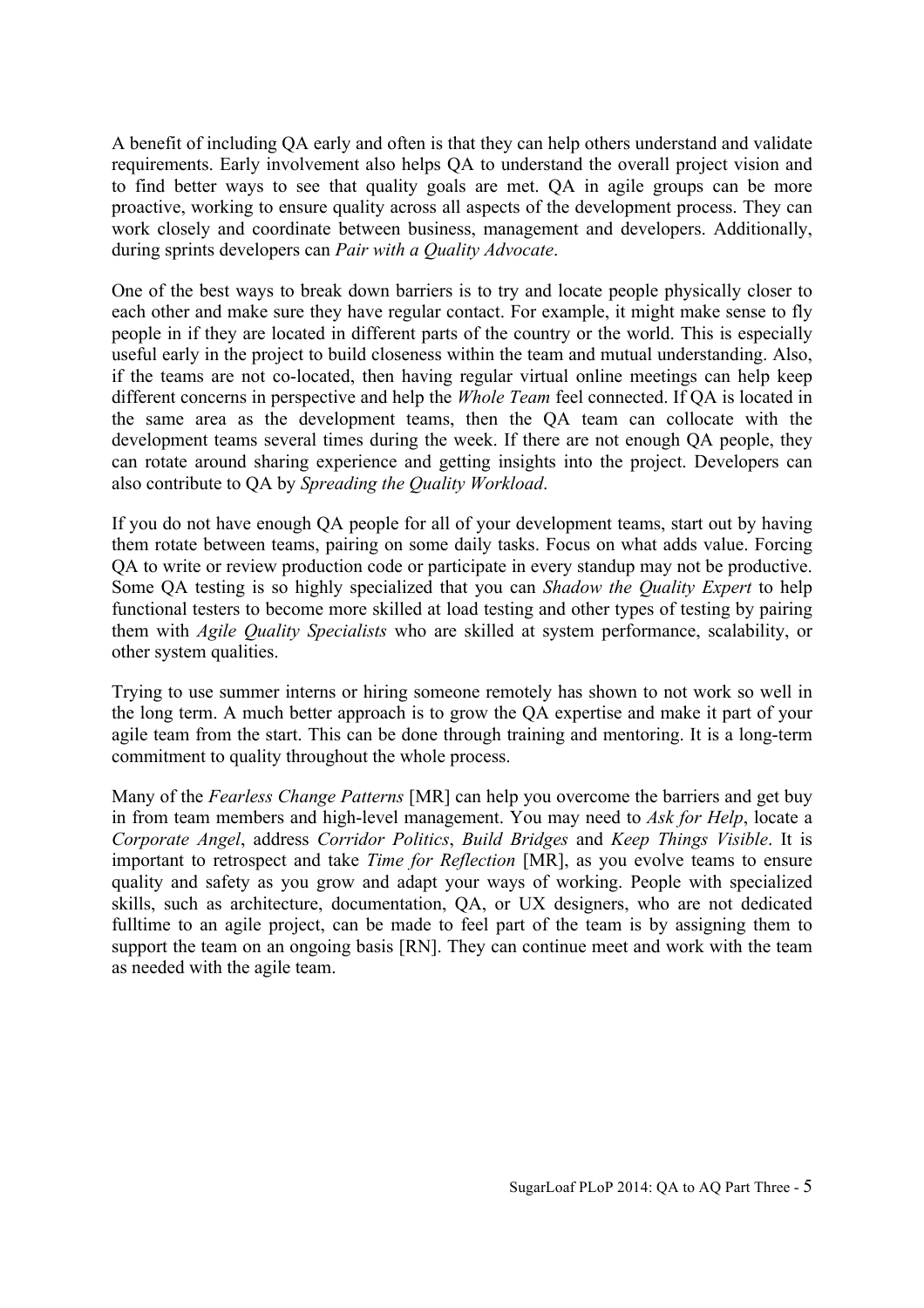## **Pair with a Quality Advocate**

*"Unity is strength... when there is teamwork and collaboration, wonderful things can be achieved."*—Mattie Stepanek



Look! It's paired programming!" by Ted & Ian is licensed under CC BY 2.0

There is a lot more to quality than just building and testing a system. There are many systems qualities and other considerations that must be undertook before the system is ready for production. Not focusing on important system qualities early enough can cause significant problems, delays and rework. Remedying performance or scalability deficiencies can require significant changes and modifications to the system's architecture.

While a Product Owner is responsible for prioritizing the work of the team, she may not be aware of how the system is tested and how testing for system qualities differs from the unit tests developers are writing. This can lead to ignoring quality-related tasks or misunderstanding their contribution to achieving overall product quality.

Agile developers are familiar with writing unit tests to exercise and validate system functionality. While unit tests are important, there is more to system quality than unit testing. Good functional testing can be difficult at times let along trying to understand and test the important system qualities.

#### **How can the agile team build quality into the system, especially when it comes to understanding and testing for system qualities?**

### $\mathcal{L} = \mathcal{L} = \mathcal{L}$

While agile developers are good at developing based upon the requirements from user stories, they are usually not as experienced on testing system qualities. QA has a lot of expertise understanding system qualities and how to validate them.

Focusing on non-functional requirements can sometimes distract from important functional requirements outlined by the product owner. Product owners, developers, and end-users like to see implemented functionality as it gives a feeling of progress. However, the system is not ready for release into production until non-functional requirements have also been addressed.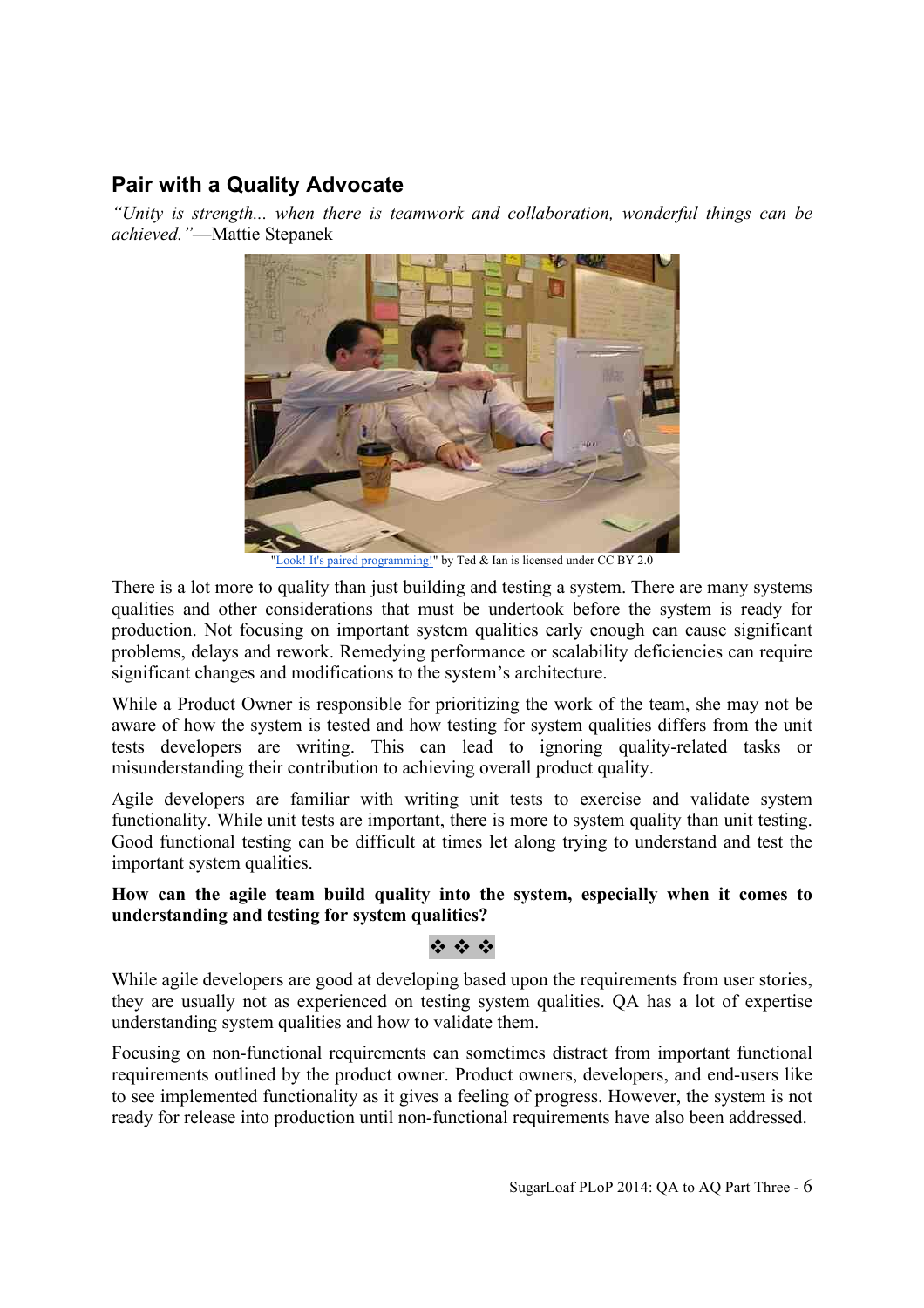Developers working on the system implement and verify the functional requirements with tests they write. Often functionality impacts system qualities. Developers might not become aware of system quality limitations or requirements until testing and validation is done by QA. If there is not good communication between QA and the development team, it can be difficult to address quality concerns early.

QA can be seen as trying to tell developers how to build and design the product without having sufficient background to articulate all the details. Some developers may discount comments from QA, because they do not and can not write production code and could not possibly understand all the issues. Developers grow impatient and want more details. For lack of specificity, developers start filling in details and implement what the product *probably* should do, possibly compromising testability.

### $29.49.49$

#### **Therefore, pair developers and other agile team members with quality assurance to complete quality-related tasks and to spread QA knowledge and quality perspectives.**

QA is much more than just testing and validating the software. There are important quality considerations that if the team is made aware of can help with the success of the system. Involving QA throughout the process and pairing can help the team understand key qualities and how to validate and think about them. It is important to *Plan for Responsible Moments* [GWY] so that important system qualities are addressed at the most appropriate times.

QA can become a *QA Product Champion* by pairing with the Product Owner or Project Manager to inform them about how the software is expected to work and what kinds of testing is going on: "On more than one occasion, I've paired briefly with a project manager (PM) who wants to know more about testing, more about the product, or at least more about what remains to be done from the testing team. When I've tested with PMs, the time needed to test seems to become clearer to them, which in turn improves our communications and helps us better forecast time expectations [Joh]."

During programming tasks, QA members can pair with developers. When QA sits with the developers they can help them design better unit tests as well as those that focus on testing system qualities. Developers pairing with QA can also jointly create integration tests.

Pairing developers with testers is not new to the agile community [Joh, Koh, Mon]. Pairing can be achieved in many ways, starting with initial sprint planning and continuing through development, and even in production. Insightful experience reports and books highlight different ways OA can be strong advocates and collaborate with other team members throughout the development cycle [Bro, GC, Hil]. *Pairing with a Quality Advocate* supports the *Whole Team* mindset by *Spreading the Quality Workload* throughout the agile team.

The synergy achieved by pairing with a quality advocate has mutual benefits. Testers typically focus on testing from the users' perspective. As they pair with developers, testers gain a deeper understanding of how the software works behind the scenes. This helps QA to identify potential areas that might require more testing as well as help them better isolate defects. Developers learn much about testing boundary conditions, good interfaces, and input validation from QA, as well as what conditions might lead to potential failure. Pairing need not be constant. As [Joh] observes, "Once developers applied what they learned about testing to their development projects, they came up with great testing scenarios on their own. Best of all, it became difficult to find defects in the developer's code after pair testing."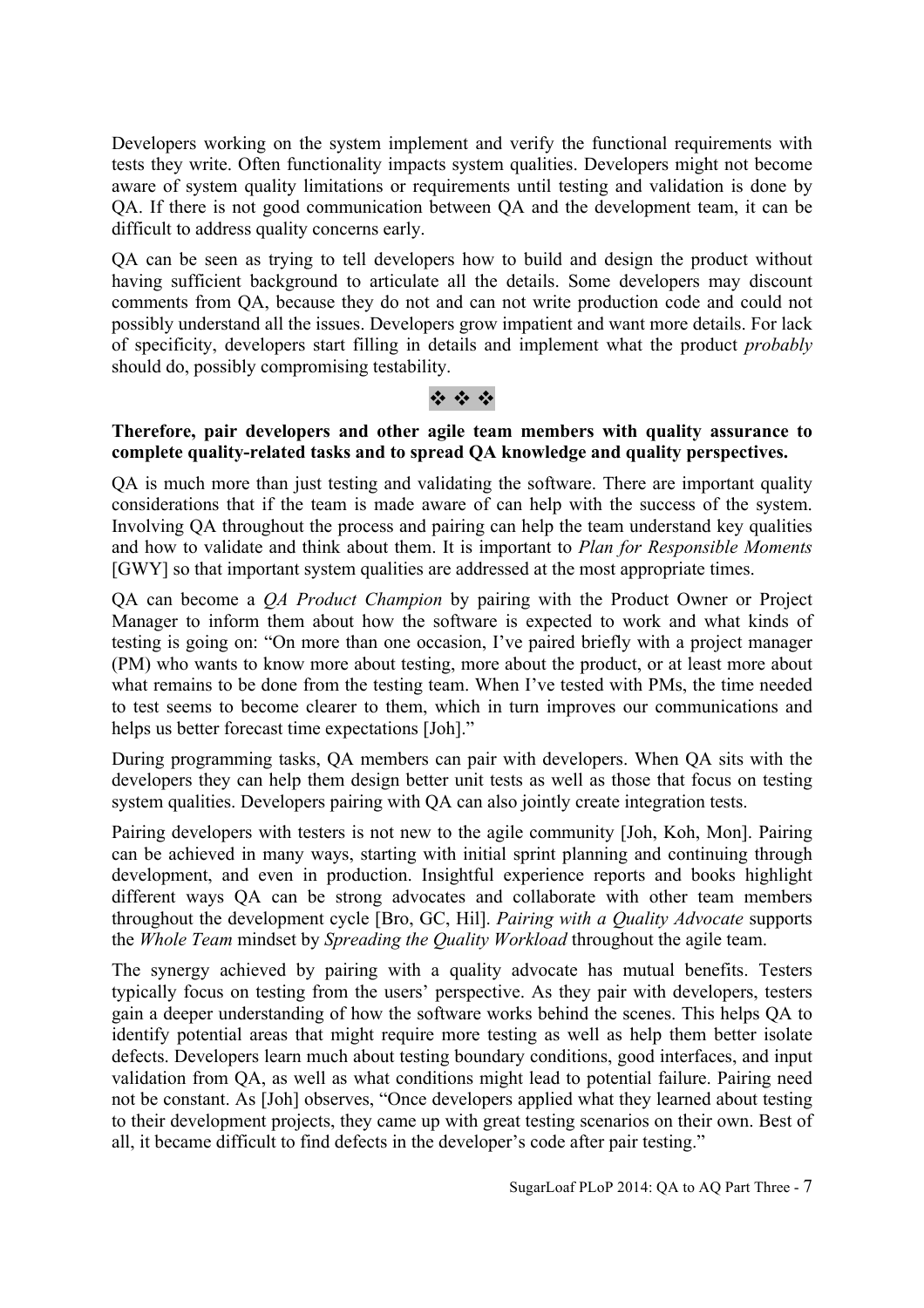One organization noted that they were able to greatly reduce duplication on test efforts [Sav]: "We found that we had a 50% duplication rate. Fifty percent of the automated tests that our SDET's had written were also in the developer's unit test suite. These tests, consisting of unit, happy path and some negative tests had already passed and did not need to be written and run again by a different team. This was waste. Waste of time and resources that could be reclaimed in our new methodology."

Pairing QA with a DBA is useful, especially when isolating data schema or data access issues. QA often has a deeper understand of how the software is expected to function than the DBA. Both come to better appreciate each other's concerns and get ideas for improved testing and validation of the system.

An architect can pair with QA to define the test architecture strategies [GWY] or to assess the impact of particular testing results on a specific system quality. When tests show a particular system quality attribute slipping below the minimum in an Agile Landing Zone [YW], QA works with the architect to address the issue. QA often pairs with the architect and development team to work on benchmarking the current software or extrapolating projected values for specific performance or scalability attributes when production system measurements aren't feasible.

Pairing isn't always successful, and there are some risks to be aware of. According to Janet Gregory [Koh], "If one or the other goes in with the idea that it is a one-way learning experience, the experience will fail." Pairing is only effective when there is mutual respect and trust. If there are gaps in understanding, whoever is "driving" during pairing needs to ensure that the other party is actively participating and understands what is going on. The goal is to build on mutual respect and trust, working collaboratively. For example, the developer should not try to turn the QA person into a developer and vice-versa, rather they build upon each other's strengths. For example, the QA expert can pair with a developer to add specific details to *Agile Quality Scenarios* or determine the best testing strategy for them. Or QA can work with the developer to understand the implications of a User's Story's *Fold-out Qualities* and how best to test that they are met.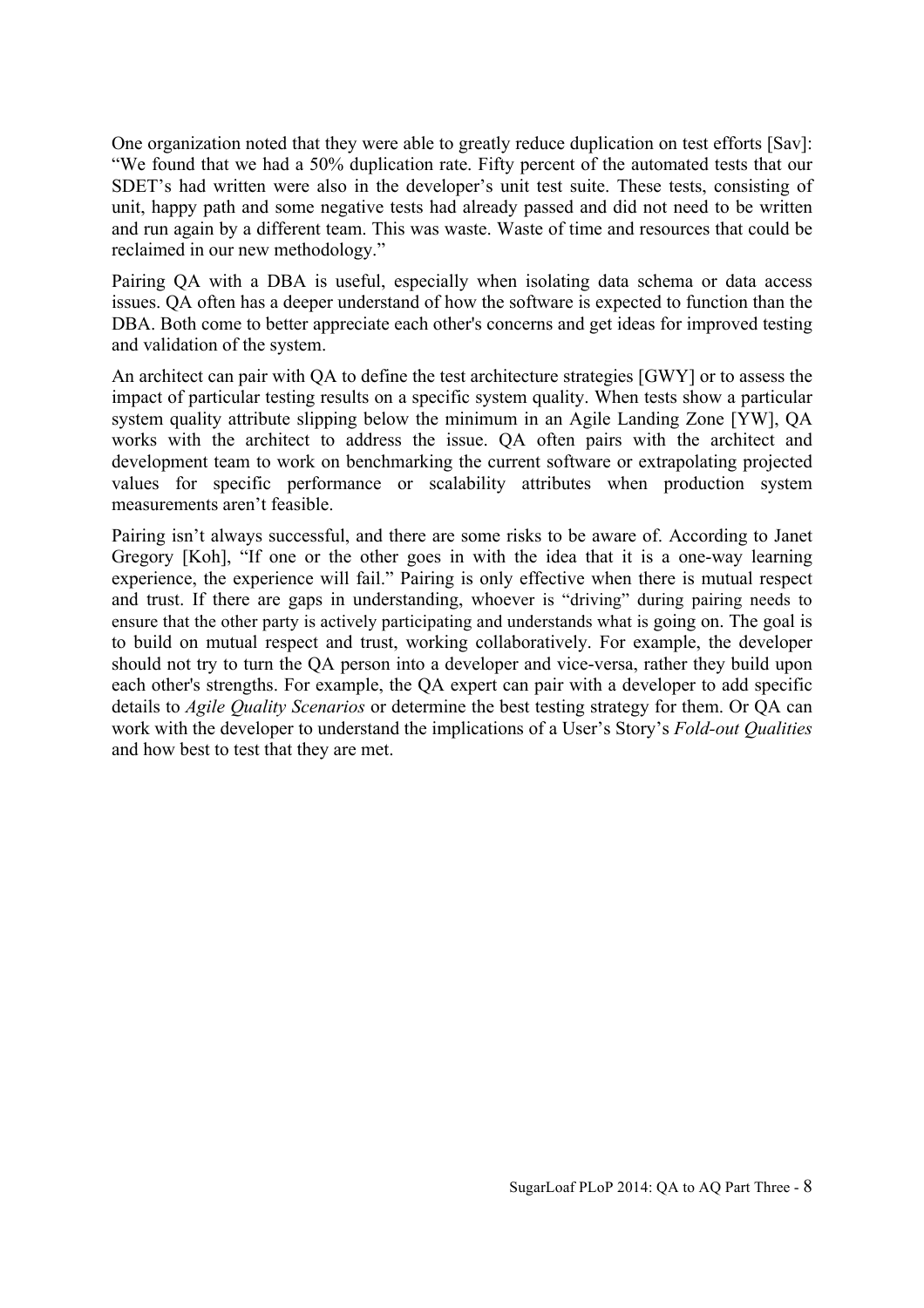## **Summary**

This paper is a continuation of patterns for shifting from Quality Assurance (QA) to Agile Quality (AQ). The complete set includes ways of incorporating QA into the agile process as well as agile techniques for describing, measuring, adjusting, and validating important system qualities. This paper focuses on two core patterns for overcoming barriers to becoming more agile at quality; *Break down Barriers* and *Pair with a Quality Advocate*. Ultimately it is the authors' plan to write all of the patlets as patterns and weave them into a 3.0 pattern language for evolving from Quality Assurance to an Agile Quality mindset.

#### **Acknowledgements**

We thank our shepherd Juan Reza for his comments and feedback during the SugarLoaf PLoP 2014 shepherding process. We also thank our 2014 SugarLoaf PLoP Writers Workshop Group of Arisa Kamada, Fabio Kon, Jorge Melegati, Masafumi Nagai, and Takashi Iba for their valuable comments.

## **References**

| [Ast]       | Astels, D., Test-Driven Development: A Practical Guide. Second edition,<br>Prentice Hall, 2003.                                                                                                                             |
|-------------|-----------------------------------------------------------------------------------------------------------------------------------------------------------------------------------------------------------------------------|
| [Bec02]     | Beck, K., Test Driven Development: By Example. Addison-Wesley, 2002.                                                                                                                                                        |
| [ $Bec04$ ] | Beck, K., Extreme Programming Explained: Embrace Change (The XP<br>Series), Addison-Wesley, 2004                                                                                                                            |
| [Bro]       | Brodwell, J., "Remote Pair Programming," www.slideshare.net/<br>jhannes/2013-0807-agile-2013-remote-pair-programming, August 2013.                                                                                          |
| [CB]        | Coplien, J. and Bjørnvig G. Lean Architecture: for Agile Software<br>Development, John Wiley & Sons Ltd, 2010.                                                                                                              |
| [De]        | Deming, W. Edwards, Out of the Crisis, MIT Press, 1986.                                                                                                                                                                     |
| [GC]        | Gregory, Janet and Crispin, Lisa, More Agile Testing Learning: Journeys<br>For the Whole Team, Addison-Wesley, 2015.                                                                                                        |
| [GWY]       | Guerra, E., Wirfs-Brock, R., and Yoder J., "Patterns for Initial<br>Architectural Design on Agile Projects," 4 <sup>th</sup> Asian Conference on Patterns<br>of Programming Languages (AsianPLoP 2015), Tokyo, Japan, 2015. |
| [Hi!]       | Hile E., "Head On Collision: Agile QA Driving In A Waterfall World,"<br>Agile 2014 Conference, Orlando, Florida, USA.                                                                                                       |
| [Iba]       | Iba, T., "Pattern Language 3.0 Methodological Advances in Sharing<br>Design Knowledge," International Conference<br>on Collaborative<br>Innovation Networks 2011 (COINs2011).                                               |
| [John]      | Johnson K., Improve Your Testing and Your Testers with Paired Testing.<br>Inform IT April 2010                                                                                                                              |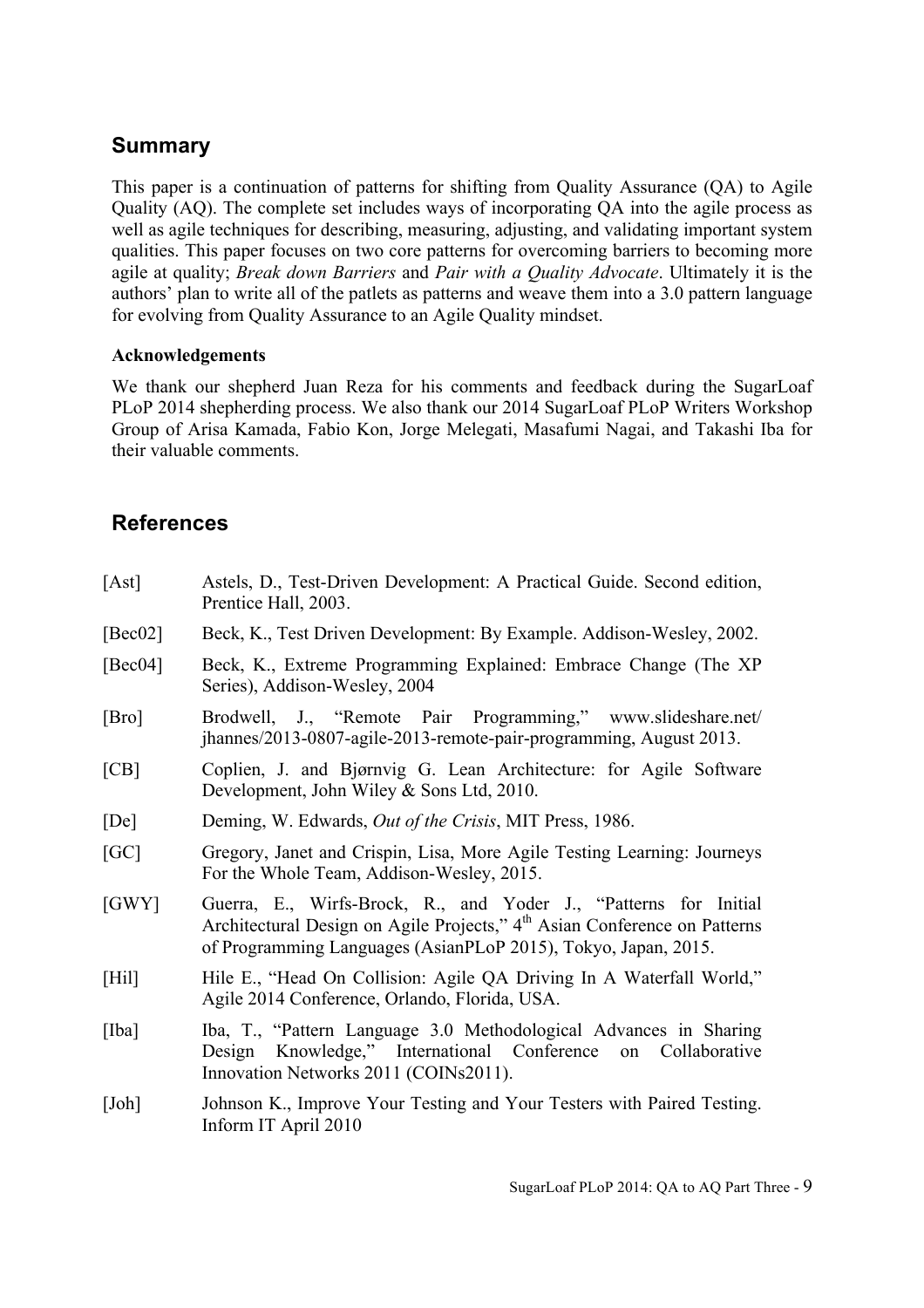of Better Software, Volume 6, Number 1, Pg. 14-16, JANUARY 2004. [Mar] Martin, R., Agile Principles, Patterns, and Practices in C#. First edition, Prentice Hall, 2006. [Mon] Montvelisky J., Pair-programming for testers. In On-Going Improvement, Test Process, October 2010 [MR] Manns, Mary Lynn and Rising, Linda, Fearless Change: Patterns for Introducing New Ideas, Addison-Wesley, 2005. [RN] Raines, Brandon and Neher, Judy, "No Way! Agility in the Federal Government", Agile 2014 Conference, Orlando, Florida, USA. [Sav] Savoia S., "Tearing Down the Walls: Embedding QA in a TDD/Pairing and Agile Environment," Agile 2014 Conference, Orlando, Florida, USA. [Sho] Shore, J. and Warden, S. The Art of Agile Development, O'Reilly Media, Inc. 2008. [WY] Wirfs-Brock R. and Yoder J., "Patterns for Sustaining Architecture," 19<sup>th</sup> Patterns of Programming Language Conference (PLoP 2012), Tucson, Arizona, USA, 2012. [YWA] Yoder J., Wirfs-Brock R., and Aguilar A., "QA to AQ: Patterns about transitioning from Quality Assurance to Agile Quality," 3<sup>rd</sup> Asian Conference on Patterns of Programming Languages (AsianPLoP 2014), Tokyo, Japan, 2014. [YW] Yoder J. and Wirfs-Brock R., "QA to AQ Part Two: Shifting from Quality Assurance to Agile Quality," 21<sup>st</sup> Patterns of Programming Language Conference (PLoP 2014), Monticello, Illinois, USA, 2014.

[Koh] Kohl J. 2004. Pair Testing: How I Brought Developers into the Test Lab.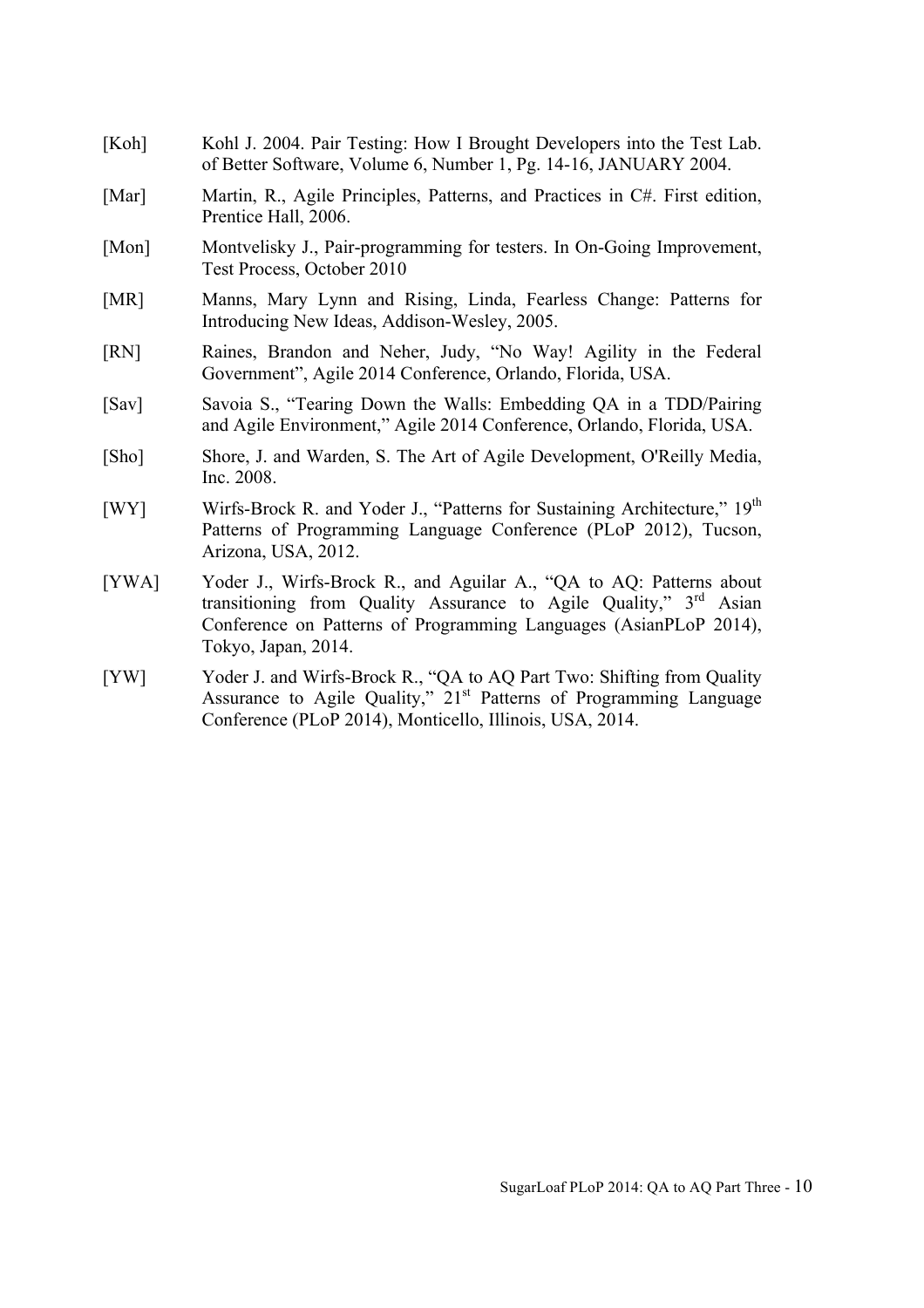## **Appendix**

Previous papers on this topic have been published which outlines some core patterns we found when evolving from typical quality assurance to being agile at quality [YWA, YW]. We outlined the patterns using patlets in the tables below. A patlet is a brief description of a pattern, usually one or two sentences. The patlets in **bold** have been written up as patterns in these previous papers. We break our software-related Agile Quality patterns into these areas: identifying system qualities, making qualities visible, fitting quality into your process, and being agile at quality assurance. Our ultimate goal is to turn all patlets into full-fledged patterns and make a pattern language for action and change useful to software teams who want to become more agile about system quality.

### *Core Patterns*

Central to using these QA patterns is breaking down barriers and knowing where quality concerns fit into your agile process. The following patlets describes these considerations.

| <b>Patlet Name</b>         | <b>Description</b>                                       |
|----------------------------|----------------------------------------------------------|
| <b>Break Down Barriers</b> | Tear down the barriers between QA and the rest of the    |
|                            | development team. Work towards engaging everyone in the  |
|                            | quality process.                                         |
| <b>Integrate Quality</b>   | Incorporate QA into your process including a lightweight |
|                            | means for describing and understanding system qualities. |

### *Identifying Qualities*

An important but difficult task for software development teams is to identify the important qualities (non-functional requirements) for a system. Quite often system qualities are overlooked or simplified until late in the development process, thus causing time delays due to extensive refactoring and rework of the software design required to correct quality flaws. It is important in agile teams to identify essential qualities and make those qualities visible to the team. The following patlets support identifying the qualities:

| <b>Patlet Name</b>              | <b>Description</b>                                             |
|---------------------------------|----------------------------------------------------------------|
| <b>Find Essential Qualities</b> | Brainstorm the important qualities that need to<br>be          |
|                                 | considered and list them for inclusion on the roadmap.         |
| <b>Agile Quality</b>            | Create high-level quality scenarios to examine<br>and          |
| <b>Scenarios</b>                | understand the important qualities of the system.              |
| <b>Quality Stories</b>          | Create stories that specifically focus on some measurable      |
|                                 | quality of the system that must be achieved.                   |
| <b>Specify Measurable</b>       | Specify scale, meter, and values for specific system           |
| <b>Values</b><br><sub>or</sub>  | qualities.                                                     |
| <b>System Qualities</b>         |                                                                |
| <b>Fold-out Qualities</b>       | Define specific quality criteria and attach it to a user story |

SugarLoaf PLoP 2014: QA to AQ Part Three - 11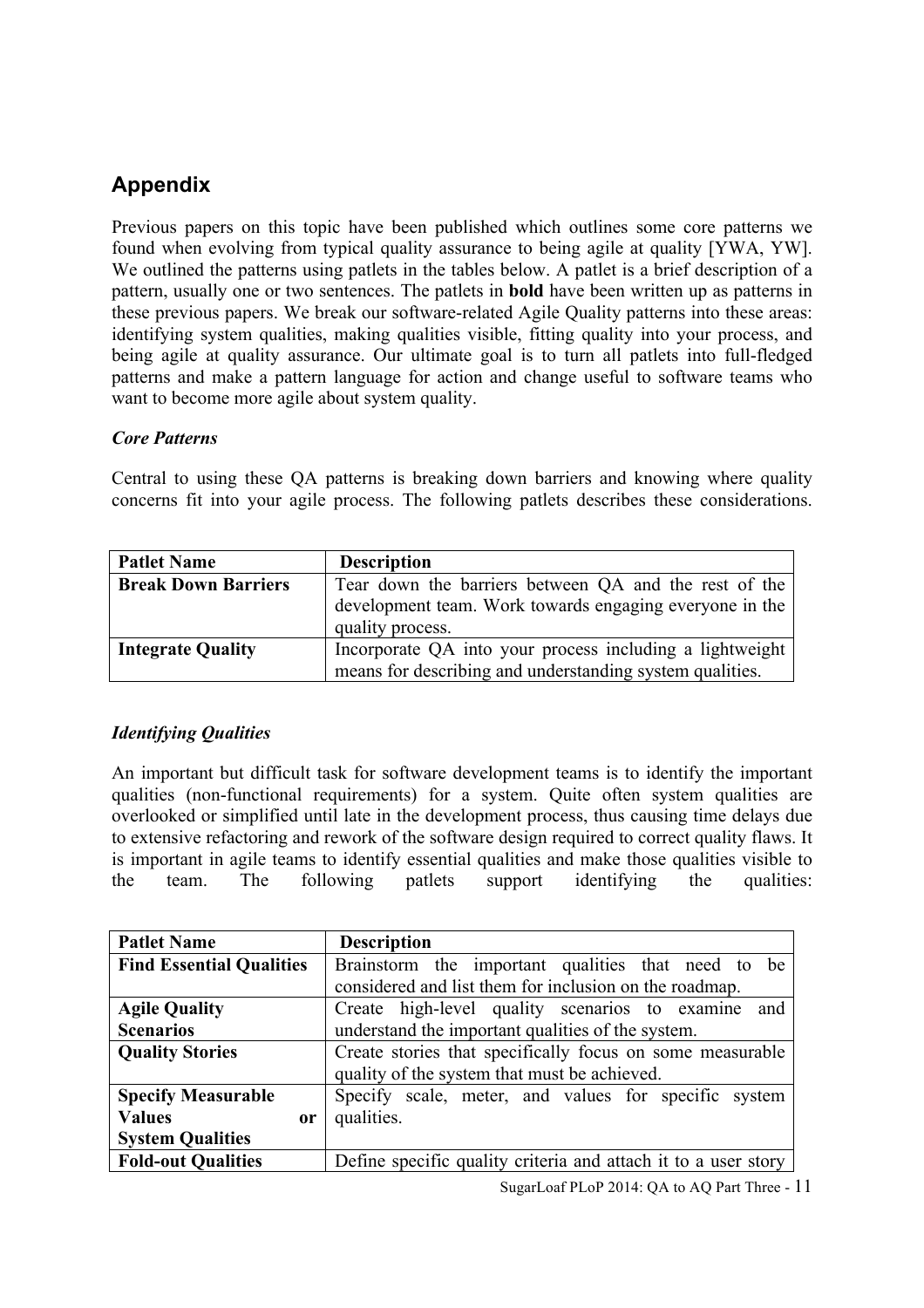|                                               | when specific, measurable qualities are required for that<br>specific functionality.                                                                                                                                                       |
|-----------------------------------------------|--------------------------------------------------------------------------------------------------------------------------------------------------------------------------------------------------------------------------------------------|
| <b>Agile Landing Zone</b>                     | Define a "landing zone" that defines acceptance criteria<br>values for important system qualities. Unlike traditional<br>"landing zones", an agile landing zone is expected to evolve<br>during product development.                       |
| <b>Recalibrate the</b><br><b>Landing Zone</b> | Readjust landing zone values based<br>ongoing<br><sub>on</sub><br>measurements and benchmarks.                                                                                                                                             |
| <b>Agree on Quality</b><br><b>Targets</b>     | Define landing zone criteria for quality attributes that<br>specify a range of acceptable values: minimally acceptable,<br>target and outstanding. This range allows developers to<br>make tradeoffs to meet overall system quality goals. |

### *Making Qualities Visible*

It is important for team members to know important qualities and have them presented so that the team is aware of them. The following patlets outline ways to make qualities visible:

| <b>Patlet Name</b>             | <b>Description</b>                                              |
|--------------------------------|-----------------------------------------------------------------|
| <b>System Quality</b>          | Define a dashboard that visually integrates and organizes       |
| <b>Dashboard</b>               | information about the current state of the system's qualities   |
|                                | that are being monitored.                                       |
| <b>System Quality Radiator</b> | Post a display that people can see as they work or walk by      |
|                                | that shows information about system qualities and their         |
|                                | current status without having to ask anyone a question. This    |
|                                | display might show current landing zone values, quality         |
|                                | stories on the current sprint or quality measures that the team |
|                                | is focused on.                                                  |
| Qualify the Roadmap            | Examine a product feature roadmap to plan for when system       |
|                                | qualities should be delivered.                                  |
| Qualify the Backlog            | Create quality scenarios that can be prioritized on a backlog   |
|                                | for possible inclusion during sprints.                          |